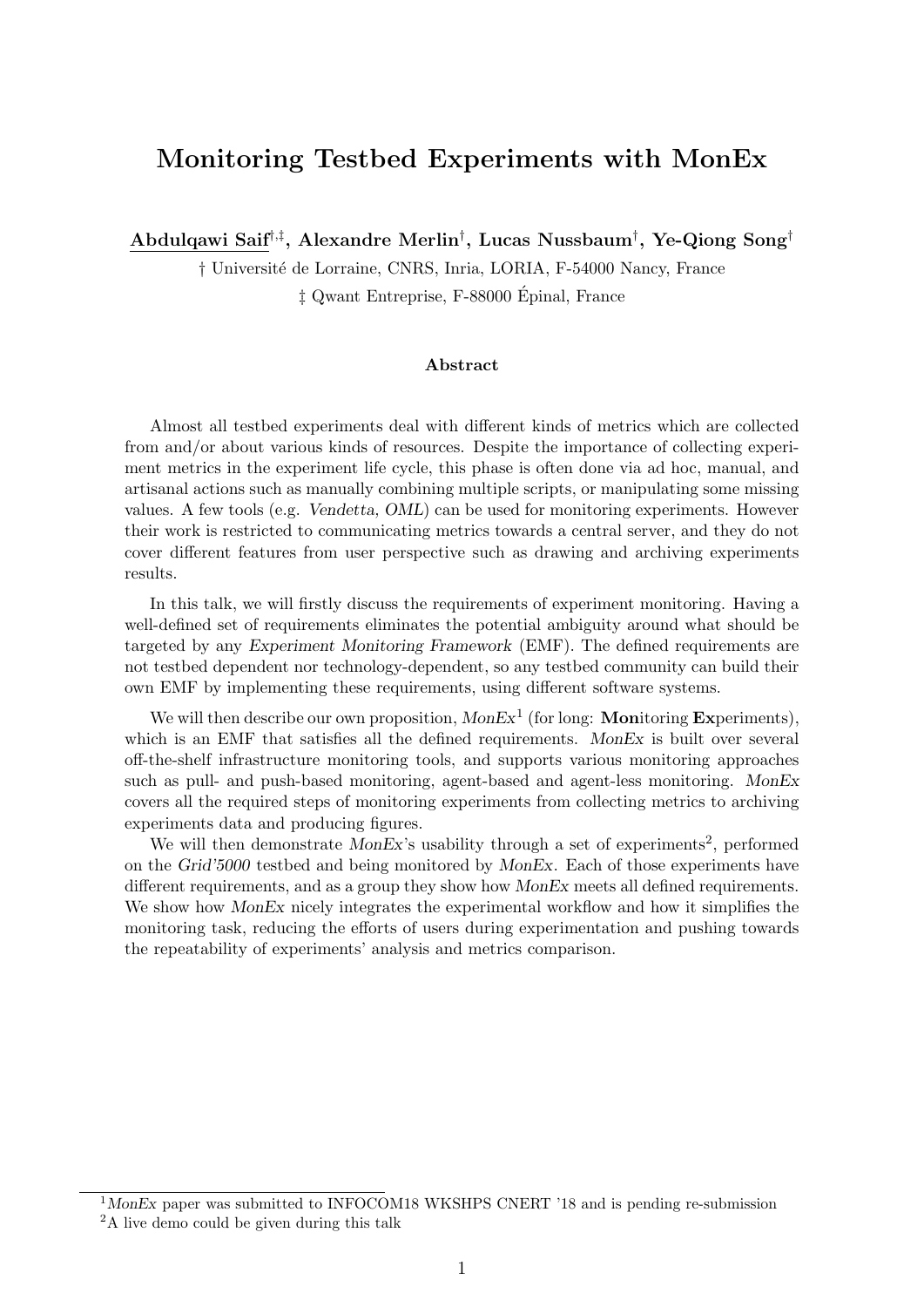# MonEx: an Integrated Experiment Monitoring Framework Standing on Off-The-Shelf Components

Abdulqawi Saif∗†‡§, Alexandre Merlin∗†‡, Lucas Nussbaum∗†‡, Ye-Qiong Song∗†‡

∗ Inria, Villers-les-Nancy, France <sup>†</sup> Université de Lorraine, France ‡ CNRS, LORIA - UMR 7503, France

§ Qwant Entreprise, France

*Abstract*—Most computer science experiments include a phase where metrics are gathered from and about various kinds of resources. This phase is often done via ad hoc scripts and manual steps, a time-consuming and error-prone process. In this paper, we firstly define the requirements of experiments monitoring, eliminating the ambiguity of what should be targeted by an Experiment Monitoring Framework (EMF). We then propose MonEx, an EMF that satisfies the defined requirements, and reduces experimenters' efforts during experiments. MonEx is built on top of off-the-shelf, state-of-the-art infrastructure monitoring solutions to support the various monitoring approaches. It fully integrates into the experiment workflow by encompassing all steps from data acquisition to producing publication-quality figures for each part of an experiment campaign.

*Index Terms*—experiment monitoring, experimentation, metrics, visualization, Prometheus, InfluxDB

#### I. INTRODUCTION

Most computer science experiments involve a phase of data acquisition, during which metrics are collected about the system under study. This phase has a central role in the experimental process. First, it is the conclusion of the experiment per-se, after the steps of experiment design, setup, and execution. But the collected raw data is also the starting point for the phase of data analysis that should lead to trustworthy, reproducible and ultimately publishable results.

Given its central and crucial role in experimental methodology, one would expect data acquisition to be performed with advanced, well-designed solutions, that fully integrate in the experiment workflow, maximize support for reproducibility of experiments, and limit the risk of user errors. However, in practice, experimenters often resort to ad hoc, manual, and artisanal solutions, such as writing dumps or logs, gathering them manually, and then parsing them using custom scripts.

Of course, most testbeds already use a monitoring service that provides an overview of resources status and usage to system administrators, in order to alert them when things go wrong. As a testbed designer or operator, it might be tempting to think that such a service could be repurposed as a more generic service, suitable to experiment monitoring and collection of metrics during experiments. However, as we will show in this paper, those infrastructure monitoring services fail to meet all the requirements of experiment monitoring.

Instead, in this paper, we propose to base off some of the most modern solutions for infrastructure monitoring in order to build an integrated Experiment Monitoring Framework (EMF), MonEx1 (*Monitoring Experiments*), that fully covers all requirements for experiment monitoring, and nicely inserts into the experiment workflow.

This paper is organized as follows. In Section II, we discuss the specific requirements and challenges for monitoring testbed experiments. We then analyze the positioning of related work in Section III. MonEx is described in Section IV, before being featured in use case experiments (Section V). Finally, we conclude with Section VI.

# II. REQUIREMENTS AND CHALLENGES

An ideal Experiment Monitoring Framework (EMF) should meet a number of requirements, which are detailed below.

Experiment-focused. The notion of Experiment should be central in the EMF. It should keep track of experiments' name or identifier, start time, end time, and list of associated metrics. This should allow to maintain an overview of the different experiments performed by the same or different users.

Independent of experiments. An EMF should support a wide range of experiments, regardless of the number of metrics, the frequency of measurements, or the software or services being monitored. Furthermore, it should not be needed to alter the system under test for it to be monitored by such a tool. This helps to reproduce the experiment on other testbeds even if the EMF is absent.

Independent of testbed services and experiment management frameworks. Building the monitoring facility into the core testbed services or management framework, as an all-inone solution, has some advantages. However, an EMF should ideally maintain a high level of independence from such services to facilitate porting experiments to other testbeds, or monitoring experiments on federations of heterogeneous testbeds.

Scalability. An EMF should scale to a large number of monitored resources, to a large number of metrics, and to highfrequency of measurements, in order to allow understanding fine-grained phenomena (at the millisecond scale), or phenomena that only occur with hundreds or thousands of nodes.

Low impact. The *EMF* should have a low impact on the resources involved in the experiment in order to avoid the

<sup>1</sup><https://github.com/madynes/monex> (tutorial provided)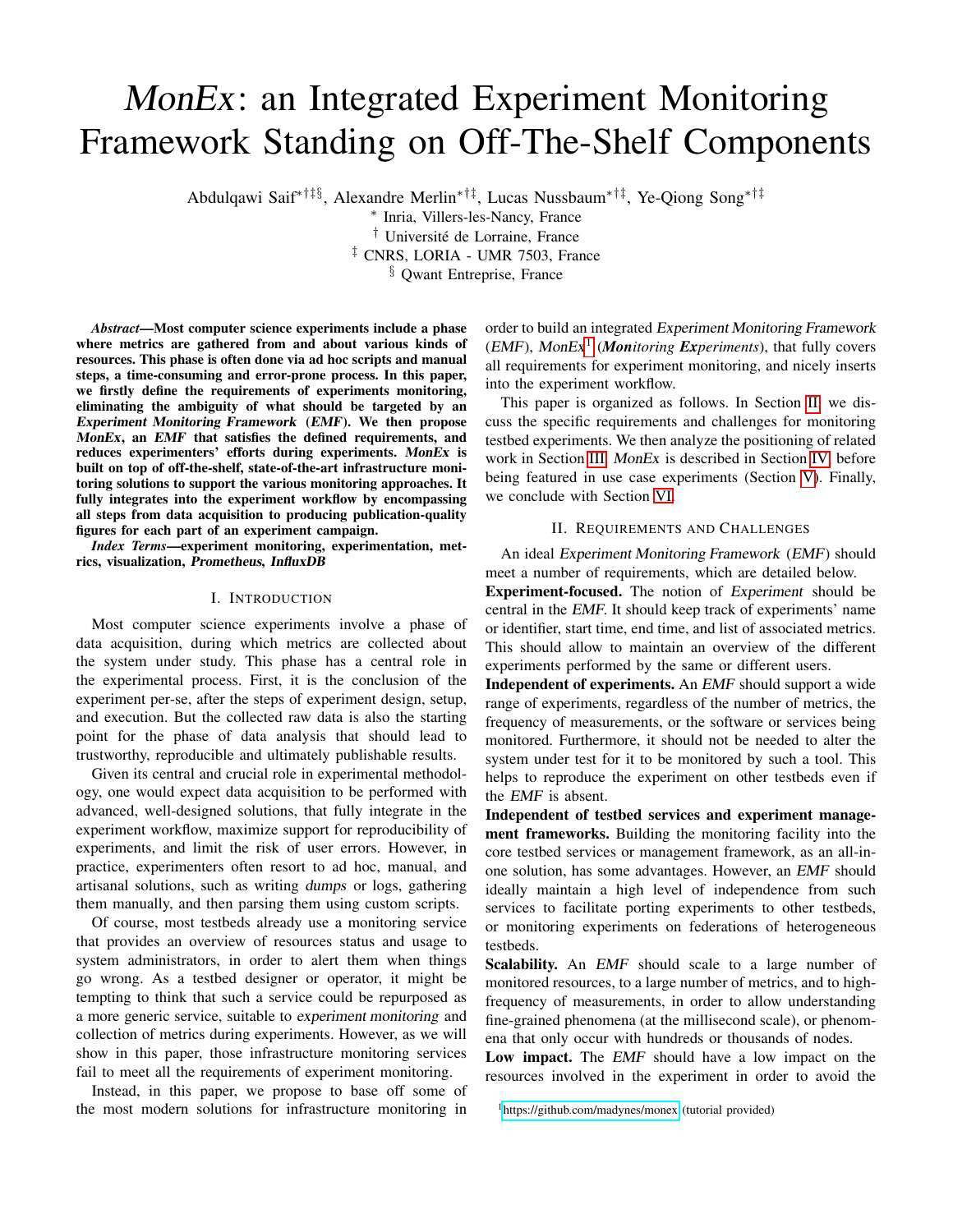#### TABLE I

| Infrastructure monitoring<br>tools e.g. Munin | Testbed-provided<br>measurement services | Vendetta $[1]$ | OML[2] |
|-----------------------------------------------|------------------------------------------|----------------|--------|
|                                               |                                          |                |        |
|                                               |                                          |                |        |
|                                               |                                          |                |        |
|                                               |                                          |                |        |
|                                               |                                          |                |        |
|                                               |                                          |                |        |
|                                               |                                          |                |        |
|                                               |                                          |                |        |
|                                               |                                          |                |        |
|                                               |                                          |                |        |
|                                               |                                          |                |        |

IDENTIFIED REQUIREMENTS FOR EXPERIMENT MONITORING (SECTION II) VS RELATED WORK (SECTION III)

observer effect (the addition of monitoring causing significant changes to the experiment's results).

Easy deployment. An EMF should not depend on complex or specific testbed infrastructure. It should be easy to deploy over any networking or distributed testbeds without tedious configuration.

Controllable. An EMF should be flexible and controllable by the testbed users. Users should have the choice to enable or disable the monitoring of their experiments at any time, and to select metrics, e.g. in order to limit or evaluate the impact of the EMF on the experiment.

Real-time monitoring. The EMF should provide real-time feedback during the experiment execution, to allow the early detection of issues in long-running experiments.

Producing publication-quality figures. The EMF should integrate the final step of the experiment life-cycle, that is turning results into publishable material, with minimal additional effort.

Archival of data. Saving and exporting the experimental metrics of a given experiment is important to allow for future analysis of the data. It is also a basis for allowing distribution in an open format to enable others to repeat the analysis.

# III. RELATED WORK

To distinguish from previous works, we describe the state of the art of infrastructure monitoring tools, testbed measurement services, and experiment monitoring frameworks.

*Infrastructure monitoring tools:* Infrastructure monitoring is a frequent need for system administrators, to track resources utilization, errors, and get alerted in case of problems. Many infrastructure tools exist, from the ancestor MRTG [3], to Munin, Nagios, Collectd, Ganglia [4], Zabbix [5], or Cacti. These tools differ in terms of design choices such as protocols used to query resources, use of remote agents to collect and export metrics, or the way of collecting and storing data (push vs pull). However, they all target the monitoring of long-term variations of metrics, and thus are designed for relatively long intervals between measurements (typically 5 to 10 minutes). They don't scale well to shorter intervals, which makes them unsuitable for monitoring fine-grained phenomas during experiments. Additionally, most of them rely on RRDtool to store metrics and generate figures, which is a

suitable tool for the infrastructure monitoring use case, but not well suited at all for generating publication-quality figures.

More recently, with the emergence of elasticity and cloud infrastructures, more modern infrastructure monitoring tools were designed, such as Google's Borgmon, Prometheus or InfluxDB. Such tools are used in [6] to propose a way to reduce the heavy costs of using agent exporters for monitoring in the cloud, by using SNMP with Prometheus to build an agent-less monitoring system. In Sec IV we will describe our own effort to base off those solutions as the foundations for an experiment monitoring framework.

*Testbed-provided measurement services:* Some testbeds provide services to expose some metrics that would otherwise not be available to experimenters. For example, the Grid'5000 testbed [7] provides Kwapi [8] for network traffic and power measurements, collected respectively at the network equipment and at the power distribution unit. PlanetLab [9] used COMon to expose statistical information about the testbed nodes and the reserved slices. In general, these services are limited to very specific metrics. Thus, experimenters have no permission to add their own metrics or to otherwise customize these services for their experiments. Those services should rather be considered as potential additional sources of information for an experiment monitoring framework.

*Experiment Monitoring Framework:* There are very few attempts at providing frameworks that address the specific needs of experimentation. One of these attempts is Vendetta[1] which is a simple monitoring and management tool for distributed testbeds. It runs an agent code on every node to be monitored to parse the experiment events before sending the results to the central sever which does the visualization mission. Vendetta has no mechanism to implement the starting and the ending time of experiments, so the researcher must manually track the experimental timing in order to extract the collected metrics. In addition, there is no functional separation between the client part and the monitoring server, as the client node restarts the monitoring server (running on another node) in case of lack of response, which could be problematic in some cases.

Another solution is OML [2], [10] (ORBIT Measurement Library), which is closely related to the OMF [11] testbed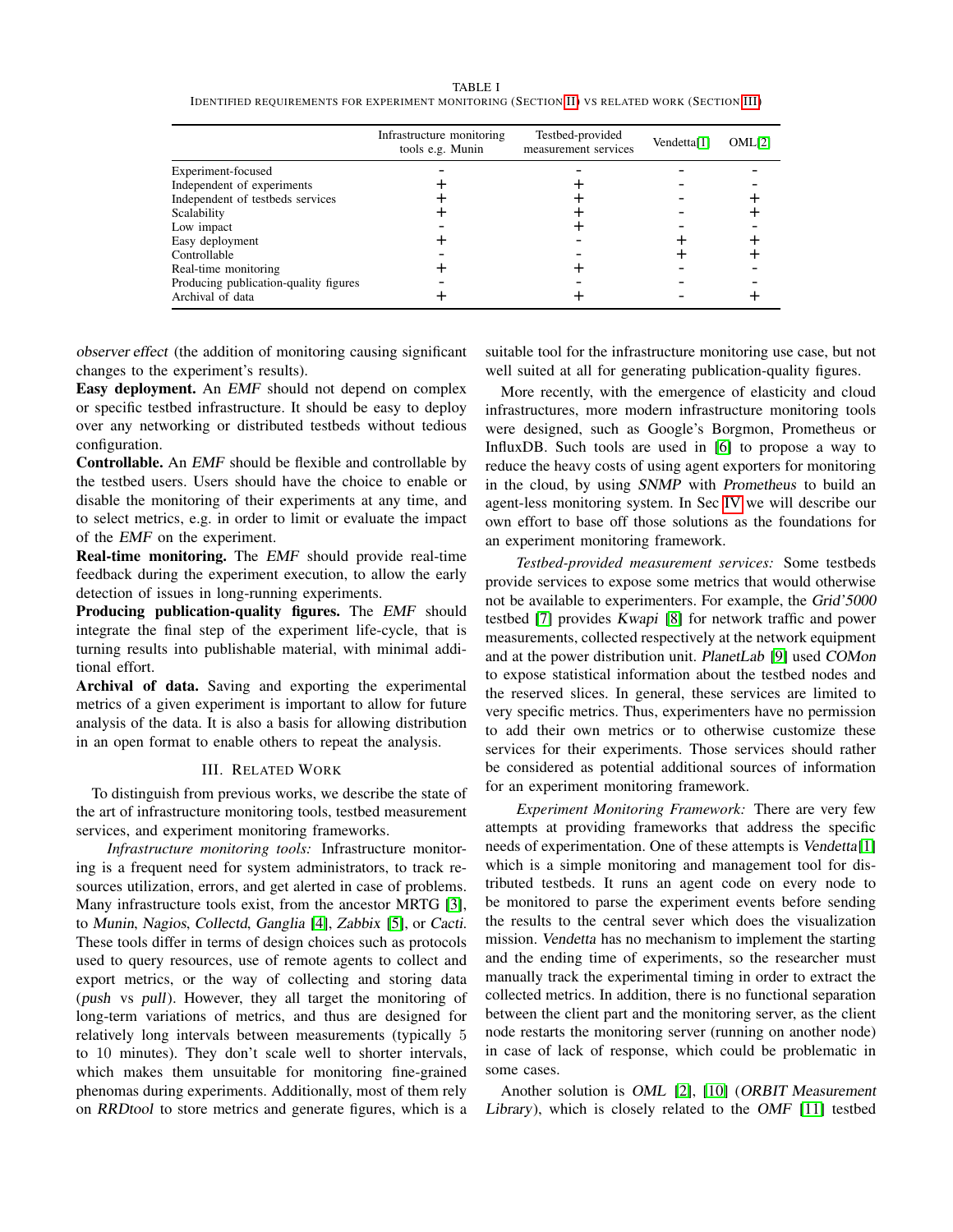

Fig. 1. Overall design of the MonEx EMF

management framework. With OML, the various components of the experiment stream their measurements, obtained from the monitored applications, towards an OML server. The server creates an SQL database to store the metrics of each experiment. The process of using OML is experiment-dependent: several steps are required to modify the experimental code to define the measurement points. In addition, the OML server does not provide real-time monitoring – the only way to access the metrics is to query the experiment database. Overall, OML has seen rather low adoption, even if some testbeds like Fibre [12], IOT-Lab, or NITOS [13] support it. Its development seems to have been stalled (last changes on GitHub in 2015).

In Tab. I, we compare the tools presented here with the requirements discussed in Sec. II. As can be seen, the existing tools fail to match all requirements, which triggered the design of our own solution, described in the next section.

# IV. MonEx DESIGN

This section introduces MonEx, our integrated Experiment Monitoring Framework (*Fig. 1*). Inspired by the Popper convention [14], we reuse some off-the-shelf monitoring technologies that fit into MonEx design rather than making new ones, and then build on top of them to adjust to the specific requirements of experiment monitoring. Thus, Prometheus and InfluxDB are used as *data collectors* while Grafana is used for *real-time visualization*. But those off-the-shelf components are complemented with custom-built components. First, MonEx *server* brings the experiment process to the monitoring solution, by enabling the experimenter to specify the experiments' start and end time in order to link metrics to specific experiments (allowing the extraction of an experiment's metrics, or to refer to a specific experiment for analysis or comparison purposes). Second, MonEx *figures-creator* makes it possible to automatically extract metrics for a specific experiment, and create publishable figures.

The typical workflow of using MonEx is as follows: after setting up an experiment, two calls to the MonEx server are issued at the beginning and the end of that experiment, to allow specifying the experiment time boundaries. The server also deals with the experimenters requests to query their experiments. Prometheus and InfluxDB are used to retrieve the experiment metrics from the execution environment, representing the main data source of MonEx. Hence, experiments can use an appropriate monitoring technique (e.g. *agent or agentless monitoring, and pull or push monitoring*) for exchanging metrics with Prometheus or InfluxDB. Furthermore, Grafana is used to visualize the experiment metrics at runtime by connecting to the data collectors as a consumer. At last, when the experiment is accomplished, MonEx server is able to produce an output file containing the target metrics of a given experiment. Eventually, MonEx figures-creator either exploits that file (e.g. in case of running in another environment), or connects directly to the MonEx server in order to generate publishable figures.

The components of MonEx are described in detail in the following sections.

# *A.* MonEx *server*

MonEx HTTP server is built to handle the time boundaries of experiments as well as manipulating their metrics. It exposes different interfaces to receive notifications about the start and the end time of experiments, to query the experiments metrics, and to remove experiments from its list. Each experiment sends at least two HTTP requests: start\_xp to indicate its intention to use MonEx, bringing also a name for this experiment to be distinguished by, end  $xp$  to notify the server about the experiment termination time. The requests could be integrated inside the experiment code to be more dynamic when declaring the time boundaries, especially for short-length experiments. MonEx server is also used to query the experiment metrics using *get\_xp* request. This request asks the MonEx server to expose the wanted metrics into a CSV file. For example, to export a metric named mymetric of the experiment myexp into a CSV file, the following command could be used:

```
curl "htttp://MonExServer:5000/exp/myexp"
-H "Content-Type: application/json"
-X GET -d '{"metric":"mymetric"}'
```
MonEx server requires a configuration file which tells about the data collector in use. This helps to send specific commands during communication. The server could also connect to several instances of the data collectors simultaneously, enabling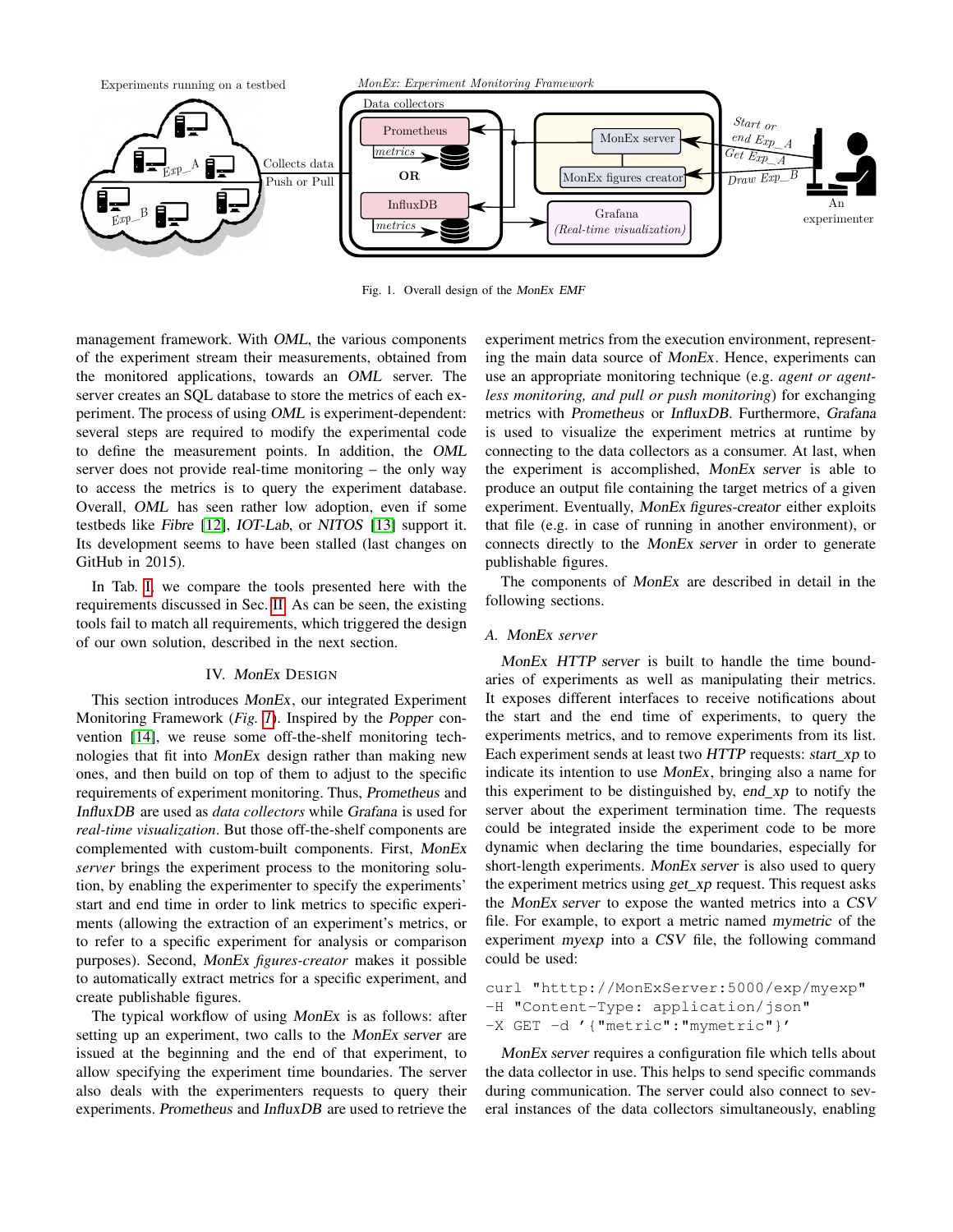experimenters to interact with multiple data collectors (e.g. experiments running in different physical sites of the same testbed where each site provides its own data collector).

We tried to implement a control metric when using Prometheus in order to handle the works of MonEx server. However, this alternative has various limitations. Firstly, it will not scale as every experiment will require an independent instance of Prometheus to decode the added control metric. Thus, it will be difficult to have a service for monitoring experiments made available to all testbed users. Secondly, it limits the use of the underlaying monitoring system to only Prometheus, ignoring the experiments that use other collectors. Thirdly, even if Prometheus has a lot of readyto-use exporters, modifying each of them by adding controlmetrics will prevent experimenters from using them directly. Taking these limitations into account, we choose to keep track of experiments via a dedicated server.

#### *B. Experiments data collectors*

MonEx supports the use of either Prometheus or InfluxDB in order to cover all monitoring techniques. Prometheus is a monitoring system with alerting and notification services and a powerful querying language which allows creating compound metrics from existing ones. It is optimized to pull numerical metrics into a central server, but not to scale horizontally or to support non numerical metrics as InfluxDB does. InfluxDB is a chronological time series database for storing experimental metrics with a timestamp resolution that scales from milliseconds to nanoseconds. In MonEx, both could be mutually or even simultaneously used regarding the experiment need. Indeed, they provide similar services, but with some differences, as detailed in *Tab. II*.

Although Prometheus is the default data collector in MonEx, its differences with InfluxDB favorite this latter for specific use cases. Firstly, InfluxDB fits better for the experiments that send their metrics in variable-time intervals since Prometheus still needs to pull the data regarding his scraping interval (even if that makes no sense for the experiment). For example, pulling the metrics every one second is not significant for the experiment that generates its data at random time intervals, so pushing them into InfluxDB whenever the experiment has new data is more preferable. Secondly, as it follows the pull-based approach, Prometheus is not able to collect data from the experiments with high frequency measurements since its scraping interval does not go beyond one second (it is also true if Prometheus-Pushgateway is used along with Prometheus). Thus, using InfluxDB, which supports pushing data at high scale, is a robust solution to prevent any data loss during such experiments.

#### *C.* MonEx *figures-creator*

This component is essential to exploit the monitoring results for creating publishable figures. It is a tool that deals with the export of an experiment's data from MonEx into a format

TABLE II COMPARISON OF PROMETHEUS AND INFLUXDB FEATURES

|                                 | Prometheus                                             | InfluxDB                                        |
|---------------------------------|--------------------------------------------------------|-------------------------------------------------|
| Data collection<br>technique    | Pull, push also possible via<br>Prometheus-Pushgateway | Push                                            |
| Supported data<br>types         | numerical metrics                                      | numerical, strings,<br>and boolean metrics      |
| Supported resolution            | up to one second                                       | from milliseconds<br>to nanoseconds             |
| Horizontal scalability          | not really, only using<br>independent servers          | Yes, cluster <sup>2</sup> of<br><b>InfluxDB</b> |
| Generate derived<br>time series | Yes                                                    | Nο                                              |

(CSV) that is widely supported by tools typically used to prepare figures (R's ggplot, gnuplot, matplotlib, pgfplot, etc.). It also includes direct support for generating figures using R, covering a wide range of standard figures (e.g. X-Y figures, stack figures, multiple-Y figures, ..., etc).

# *D. Real-time visualization*

MonEx uses Grafana for real-time visualization using a modern web-based interface. Grafana, which works on time series, consumes the available metrics collected by Prometheus and InfluxDB. However, the experiments with high frequency measurements trigger a trade-off with the real-time visualization as they might impact the experiment resources by producing a massive volume of data. Thus, such experiments should be configured either to push its metrics entirely at the end, making this service totally unusable, or to push them over periodic chunks to still benefiting from this service with a reduced precision.

# V. USE CASE EXPERIMENTS

This section demonstrates MonEx efficiency as an EMF over three experiments<sup>3</sup> highlighting how it covers all the requirements listed in Section II. All experiments are performed on the Grid'5000 testbed (grisou cluster).

## *A. Disk & Power Usage of a* MongoDB *cluster*

The goal of this experiment is to evaluate the disk utilization and the power usage of a sharded cluster of MongoDB (three shards are used), while performing an indexing workload over a Big Data collection (80 GB).

Prometheus SNMP Exporter & Prometheus node exporter are used to tackle the cluster power consumption and the disk utilization metrics, respectively. On the one hand, Prometheus SNMP Exporter is using SNMP on the power distribution units (PDUs) to obtain the power per outlet. It involves adding the PDUs addresses to the exporter configuration file for being able to query all nodes outlets. Given that, the exporter becomes able to get the power of the cluster machines regardless that it is only installed on one machine (agentless monitoring). This reduces the impact on the environment

 $2$ This feature is provided in the commercial version of InfluxDB

<sup>&</sup>lt;sup>3</sup>The artifacts and datasets are provided on the MonEx github page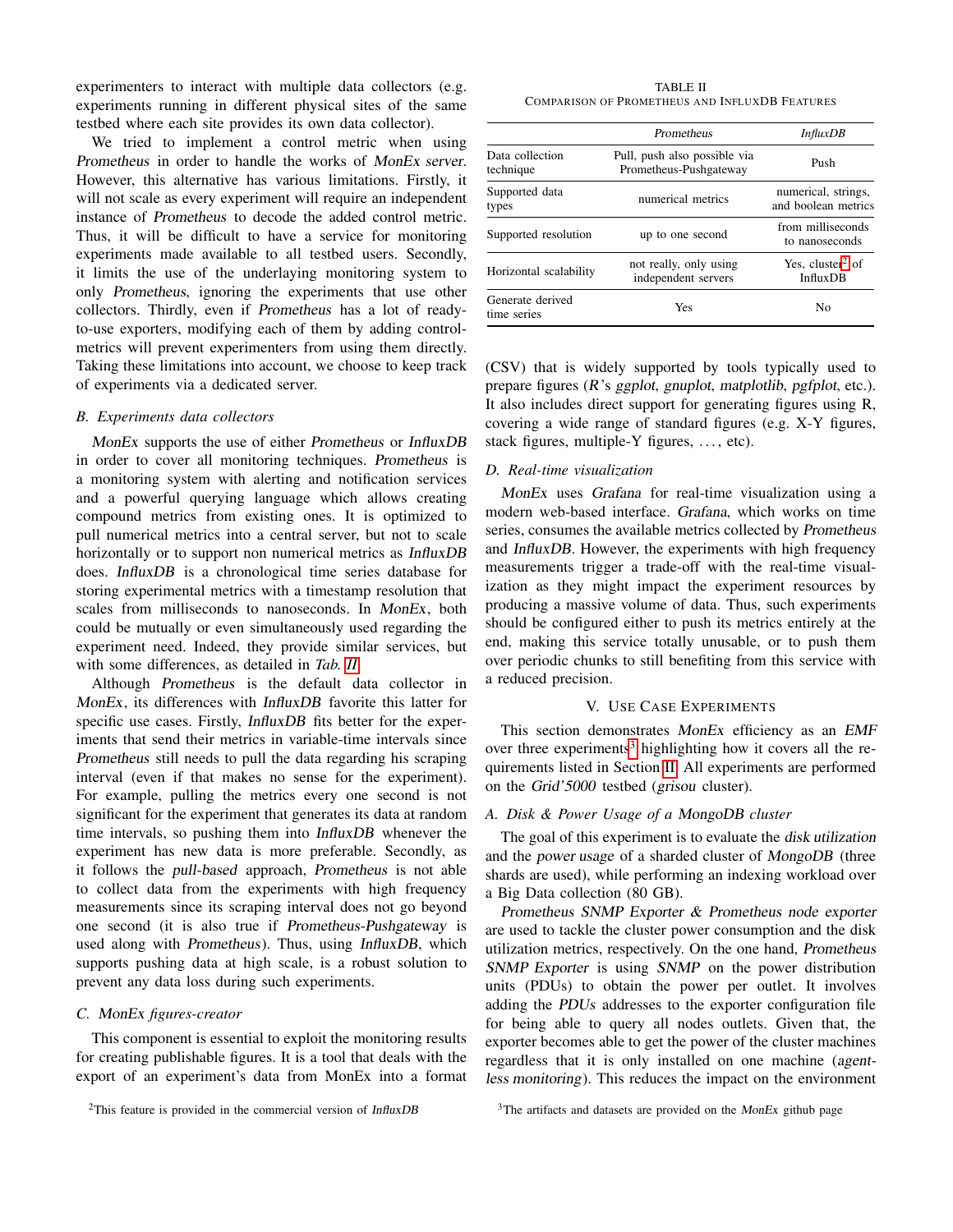

(a) Real-time monitoring using Grafana. The dotted, vertical line indicates the start time of the experiment. Obviously, such figures would not meet the expectations of scientific publications

Fig. 2. Disk utilization affecting the power consumption while indexing data over a three-nodes cluster of MongoDB

as it asks a PDU for a bunch of outlets rather than issuing one request per outlet. One the other hand, Prometheus node exporter is installed on each machine (agent monitoring) to report the disk usage per machine.

To allow using MonEx for monitoring this experiment, only two instructions are added into the experiment script in order to notify MonEx about its start and the end time. As shown in *Fig. 2-a*, we can check in real-time how our experiment is behaving. This helps as a safety step for detecting issues that might require to restart the experiment. In addition, we obtain our target metrics by sending a customized get\_xp request to the MonEx server. MonEx figures-creator is then used to generate a publishable figure that contains the target metrics. *Fig. 2-b* contains three colored curves that represent the disk utilization and the power usage of the three-nodes cluster.

## *B. Many-nodes Bittorrent download*

This experiment<sup>4</sup> aims at using *MonEx* while revisiting the torrent experiment covered in [15], in order to monitor the completion of a given torrent file. A seeder with a 500 MB file is created and multiple peers (from 1 to 100) seek to download the target file. A mesh topology is used for connecting the seeder/peers, while OpenTracker, Transmission are used as a torrent tracker, and a torrent client for the peers, respectively. The network and the peers are emulated by Distem [16], so the experiment runs independently from the testbed topology. Eleven physical machines are used in this emulation: ten peers per machine and the last machine is reserved for the tracker.

<sup>4</sup>This experiment could serve as a good basis for a live demo of MonEx's capabilities during the CNERT presentation

The seeder bandwidth is limited to 5 KB/s while this of peers is limited to 30 KB/s. Each peer resides on a virtual node, and all nodes are increasingly connected with a constraint that a new peer is entering the network every 4 seconds until the number of peers reaches its maximum (100 peers).

The experiment begins when the seeder starts to share the target file by signaling it to the tracker, and it terminates when all peers will have that file. To obtain the completion of the target file, we use the Transmission API, and we create our own metrics exporter (about 10 lines of Python), because the metrics of this experiment are very specific. The exporter is instantiated to run on each virtual node, while Prometheus pulls periodically their data. MonEx has a minimal impact on the experiment resources as there is another dedicated VLAN in use for the monitoring traffic. Furthermore, this experiment shows how MonEx is scalable, as Prometheus is able to pull the experiment metrics from about a hundred of nodes without any overflow.

MonEx is then used either to produce a CSV file containing the experiment metrics selected by the experimenter, or to obtain directly a ready-to-publish graph, as shown in *Fig. 3*.

# *C. Time-independent metrics: input/output offsets sequences*

The goal of this experiment is to evaluate how a data file is accessed during a workload. To do so, we use the Fio benchmark to generate an access pattern over a given file, and we create an *extended Berkley Packet Filter* (eBPF) tool to uncover this access pattern. Thus, our target metric is the file offsets. If the access is random, we are expecting to see a shapeless view of this metric, indicating that the offsets are not increasing sequentially with every incoming I/O request.